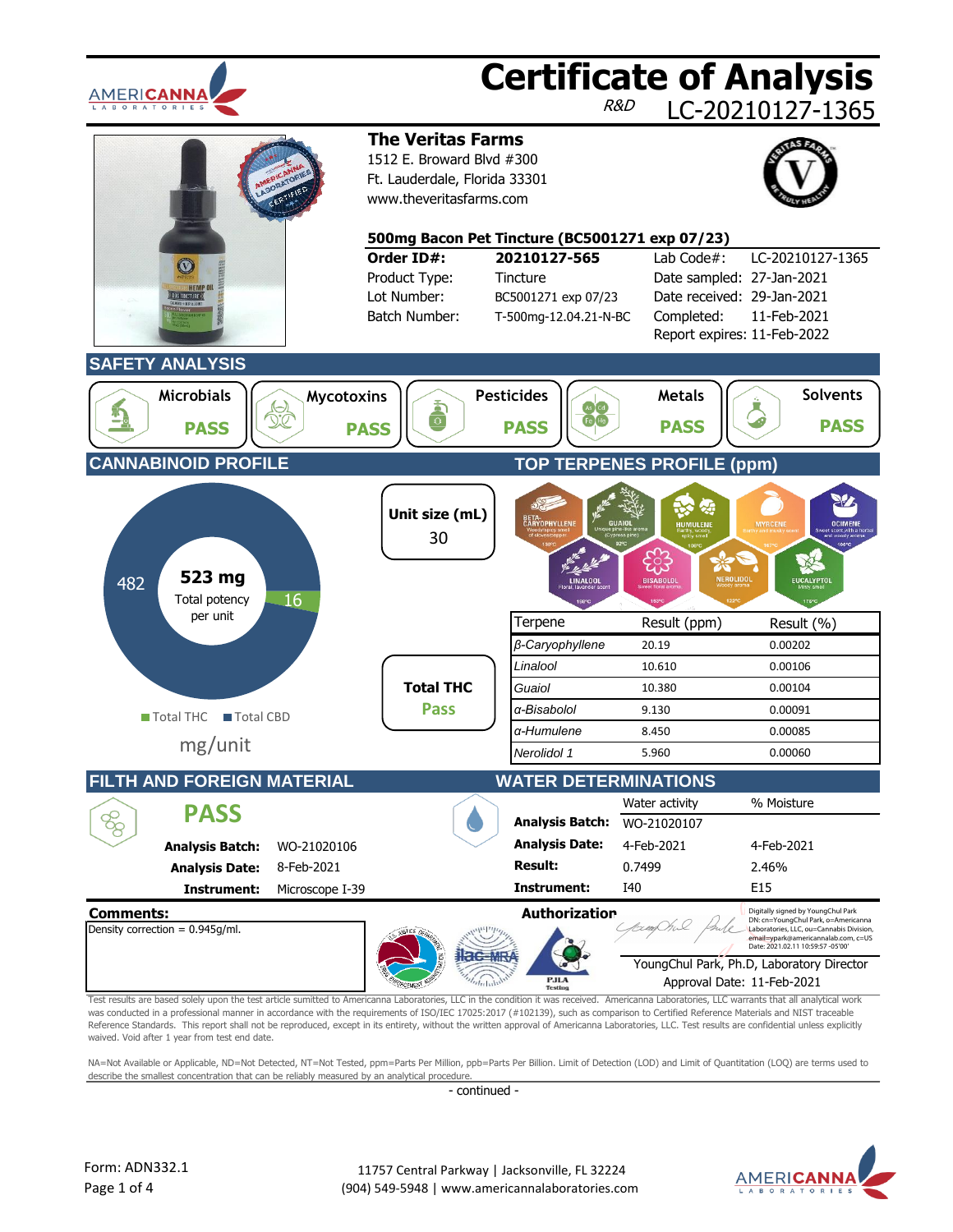

## **Certificate of Analysis** LC-20210127-1365

### **CANNABINOIDS**

| <b>Analyte</b>                                  | $\frac{0}{0}$ | mg/mL                                      | mg/unit   | LOD(%) |                                                                                                                                            |
|-------------------------------------------------|---------------|--------------------------------------------|-----------|--------|--------------------------------------------------------------------------------------------------------------------------------------------|
| <b>THCA-A</b>                                   | 0.013         | 0.1230                                     | 3.6891    | 0.0007 | Total THC <sup>a</sup><br>$0.54$ mg/mL                                                                                                     |
| $\Delta$ 9-THC                                  | 0.045         | 0.4283                                     | 12.8493   | 0.0007 |                                                                                                                                            |
| <b>CBDA</b>                                     | ND.           | ND.                                        | ND.       | 0.0007 | 0.057%<br><b>PASS</b>                                                                                                                      |
| <b>CBD</b>                                      | 1.702         | 16.0811                                    | 482.4345  | 0.0007 |                                                                                                                                            |
| <b>CBN</b>                                      | ND.           | ND.                                        | ND.       | 0.0007 | Total CBD <sup>b</sup><br>16 mg/mL                                                                                                         |
| <b>CBDV</b>                                     | 0.010         | 0.0972                                     | 2.9169    | 0.0007 |                                                                                                                                            |
| $\Delta$ 8-THC                                  | <b>ND</b>     | ND.                                        | ND.       | 0.0007 | 482 mg/unit                                                                                                                                |
| <b>THCV</b>                                     | <b>ND</b>     | ND.                                        | <b>ND</b> | 0.0007 |                                                                                                                                            |
| <b>CBG</b>                                      | <b>ND</b>     | ND.                                        | <b>ND</b> | 0.0007 | TOTAL <sup>c</sup><br>17.4 mg/mL                                                                                                           |
| <b>CBGA</b>                                     | 0.006         | 0.0551                                     | 1.6532    | 0.0007 |                                                                                                                                            |
| <b>CBC</b>                                      | 0.069         | 0.6539                                     | 19.6161   | 0.0007 | 523 mg/unit                                                                                                                                |
| <b>Analysis Batch:</b><br><b>Analysis Date:</b> |               | WO-20120108A<br>Thursday, February 4, 2021 |           |        | <sup>a</sup> Total THC is calculated as THC + (THCA $\times$ 0.877).<br>$^{\rm b}$ Total CBD is calculated as CBD + (CBDA $\times$ 0.877). |

| 0.057%<br>Total CBD <sup>b</sup> | <b>PASS</b><br>$16$ mg/mL |
|----------------------------------|---------------------------|
|                                  |                           |
|                                  | 482 mg/unit               |
| TOTAL <sup>c</sup>               | 17.4 mg/mL                |

Total CBD is calculated as CBD + (CBDA  $\times$  0.877).

 $\degree$  Total cannabinoids is the absolute sum of all cannabinoids above the level of detection.

#### **TERPENES**

Test Method: SOP 6.6 (HPLC)

**Instrument:** Agilent HPLC Instrument 33

| <b>Analyte</b>      | Result $(\mu g/g)$ | Result (%) | Analyte                | Result (µg/g) |
|---------------------|--------------------|------------|------------------------|---------------|
| a-Bisabolol         | 9.13               | 0.00091    | D-Limonene             | 1.64          |
| la-Humulene         | 8.45               | 0.00085    | Eucalyptol             | 5.28          |
| a-Pinene            | <b>ND</b>          | ND.        | y-Terpinene            | 3.74          |
| a-Terpinene         | 4.14               | 0.00041    | Geraniol               | <b>ND</b>     |
| β-Caryophyllene     | 20.19              | 0.00202    | Guaiol                 | 10.38         |
| β-Myrcene           | 5.44               | 0.00054    | Isopulegol             | <b>ND</b>     |
| $\beta$ -Ocimene 1  | 3.29               | 0.00033    | Linalool               | 10.61         |
| $\beta$ -Ocimene 2  | 4.26               | 0.00043    | Nerolidol 1            | 5.96          |
| $\beta$ -Pinene     | 3.75               | 0.00038    | Nerolidol 2            | 3.50          |
| Camphene            | 3.45               | 0.00035    | p-Cymene               | 1.49          |
| Caryophyllene-oxide | <b>ND</b>          | <b>ND</b>  | Terpinolene            | 3.92          |
| δ-3-Carene          | 3.56               | 0.00036    | <b>Total Terpenes:</b> | 112.18        |

| <b>Analyte</b>      | Result $(\mu g/g)$ | Result (%) | Analyte                | Result $(\mu g/g)$ |
|---------------------|--------------------|------------|------------------------|--------------------|
| a-Bisabolol         | 9.13               | 0.00091    | D-Limonene             | 1.64               |
| a-Humulene          | 8.45               | 0.00085    | Eucalyptol             | 5.28               |
| a-Pinene            | <b>ND</b>          | <b>ND</b>  | y-Terpinene            | 3.74               |
| a-Terpinene         | 4.14               | 0.00041    | Geraniol               | ND.                |
| β-Caryophyllene     | 20.19              | 0.00202    | Guaiol                 | 10.38              |
| β-Myrcene           | 5.44               | 0.00054    | Isopulegol             | ND.                |
| <b>B-Ocimene 1</b>  | 3.29               | 0.00033    | Linalool               | 10.61              |
| <b>B-Ocimene 2</b>  | 4.26               | 0.00043    | Nerolidol 1            | 5.96               |
| <b>B-Pinene</b>     | 3.75               | 0.00038    | Nerolidol 2            | 3.50               |
| Camphene            | 3.45               | 0.00035    | p-Cymene               | 1.49               |
| Caryophyllene-oxide | ND.                | ND.        | Terpinolene            | 3.92               |
| δ-3-Carene          | 3.56               | 0.00036    | <b>Total Terpenes:</b> | 112.18             |
| $LOD = 0.0002%$     |                    |            | Total (µg/unit):       | 3365.40            |

Instrument: Agilent GC-FID/MS, Instrument 36

#### **Analysis Batch:** WO-21020105 **Test Method:** SOP 6.9 **Analysis Date: Instrument:** Monday, February 1, 2021



Test results are based solely upon the test article sumitted to Americanna Laboratories, LLC in the condition it was received. Americanna Laboratories, LLC warrants that all analytical work was conducted in a professional manner in accordance with the requirements of ISO/IEC 17025:2017 (#102139), such as comparison to Certified Reference Materials and NIST traceable Reference Standards. This report shall not be reproduced, except in its entirety, without the written approval of Americanna Laboratories, LLC. Test results are confidential unless explicitly waived. Void after 1 year from test end date.

NA=Not Available or Applicable, ND=Not Detected, NT=Not Tested, ppm=Parts Per Million, ppb=Parts Per Billion. Limit of Detection (LOD) and Limit of Quantitation (LOQ) are terms used to describe the smallest concentration that can be reliably measured by an analytical procedure.

- continued -



Digitally signed by YoungChul Park<br>DN: cn=YoungChul Park, o=American Laboratories, LLC, ou=Cannabis Division, email=ypark@americannalab.com, c=US Date: 2021.02.11 11:00:22 -05'00'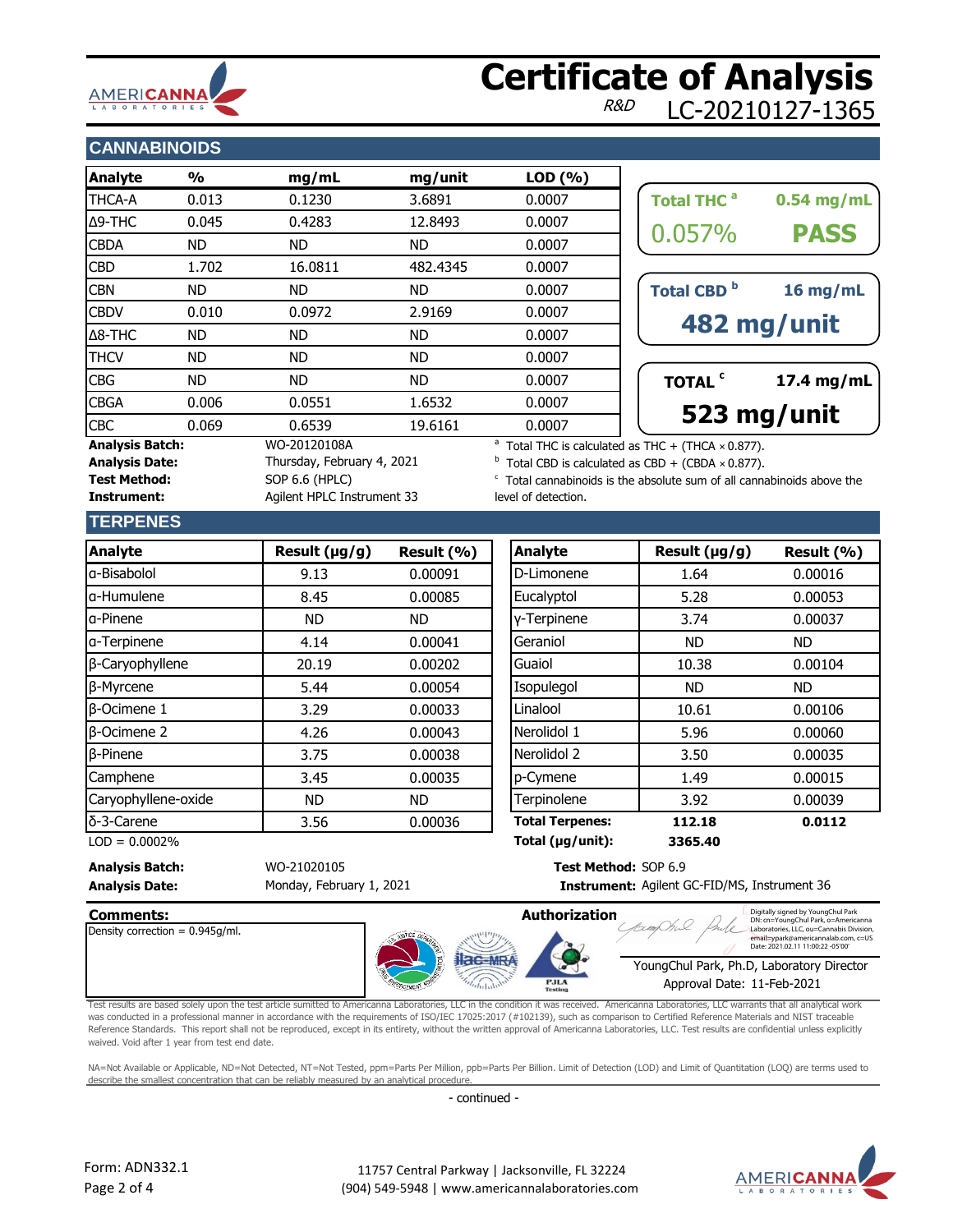

### **Certificate of Analysis** LC-20210127-1365

### **PESTICIDES**

| <b>Analyte</b>       | <b>Action Level</b> | Result (µg/g)                                       | <b>Analyte</b>     | <b>Action Level</b> |
|----------------------|---------------------|-----------------------------------------------------|--------------------|---------------------|
| Abamectin            | 0.30                | ND.<br>$-$ Pass                                     | Hexythiazox        | 2.00                |
| Acephate             | 3.00                | <b>ND</b><br>Pass<br>$\overline{\phantom{a}}$       | Imazalil           | 0.10                |
| Acequinocyl          | 2.00                | Pass<br><b>ND</b><br>$\overline{\phantom{a}}$       | Imidacloprid       | 1.00                |
| Acetamiprid          | 3.00                | <b>ND</b><br>Pass<br>$\overline{\phantom{a}}$       | Kresoxim methyl    | 1.00                |
| Aldicarb             | 0.10                | Pass<br><b>ND</b><br>$\overline{\phantom{a}}$       | Malathion          | 3.00                |
| Azoxystrobin         | 3.00                | <b>ND</b><br>Pass<br>$\blacksquare$                 | Metalaxyl          | 0.10                |
| Bifenazate           | 3.00                | Pass<br><b>ND</b>                                   | Methiocarb         | 0.10                |
| Carbaryl             | 0.50                | <b>ND</b><br>Pass<br>$\overline{\phantom{a}}$       | Methomyl           | 0.10                |
| Carbofuran           | 0.10                | <b>ND</b><br>Pass<br>$\overline{\phantom{a}}$       | Mevinphos (I/II)   | 0.10                |
| Chlorantraniliprole  | 3.00                | <b>ND</b><br>Pass<br>$\overline{\phantom{a}}$       | Myclobutanil       | 3.00                |
| Chlorfenapyr         | 0.05                | Pass<br><b>ND</b>                                   | Naled              | 0.50                |
| <b>Chlorpyrifos</b>  | 0.10                | $\overline{ND}$<br>Pass<br>$\overline{\phantom{a}}$ | Oxamyl             | 1.50                |
| Coumaphos            | 0.10                | Pass<br><b>ND</b><br>$\overline{\phantom{a}}$       | Phosmet            | 0.20                |
| Daminozide           | 0.10                | <b>ND</b><br>Pass<br>$\overline{\phantom{a}}$       | Piperonyl butoxide | 3.00                |
| Diazinon             | 0.20                | Pass<br><b>ND</b><br>$\overline{\phantom{a}}$       | Prallethrin        | 0.40                |
| <b>Dichlorvos</b>    | 0.10                | Pass<br><b>ND</b><br>$\overline{\phantom{a}}$       | Propiconazole      | 1.00                |
| Dimethoate           | 0.10                | Pass<br><b>ND</b><br>$\overline{\phantom{a}}$       | Propoxur           | 2.10                |
| Dimethomorph (I/II)  | 3.00                | <b>ND</b><br>Pass<br>$\overline{\phantom{a}}$       | Pyrethrins         | 1.00                |
| Ethoprophos          | 0.10                | Pass<br><b>ND</b>                                   | Pvridaben          | 3.00                |
| Etofenprox           | 0.10                | <b>ND</b><br>Pass<br>$\overline{\phantom{a}}$       | Spinetoram (J/L)   | 3.00                |
| Etoxazole            | 1.50                | <b>ND</b><br>Pass                                   | Spinosad A + D     | 3.00                |
| Fenhexamid           | 3.00                | <b>ND</b><br>Pass<br>$\overline{\phantom{a}}$       | Spiromesifen       | 3.00                |
| Fenoxycarb           | 0.10                | <b>ND</b><br>Pass                                   | Spirotetramat      | 3.00                |
| Fenpyroximate        | 2.00                | $\overline{ND}$<br>Pass<br>$\overline{\phantom{a}}$ | Spiroxamine (I/II) | 0.10                |
| Fipronil             | 0.10                | Pass<br><b>ND</b>                                   | Tebuconazole       | 1.00                |
| Flonicamid           | 2.00                | <b>ND</b><br>Pass<br>$\overline{\phantom{a}}$       | Thiacloprid        | 0.10                |
| Fludioxonil          | 3.00                | <b>ND</b><br>Pass<br>$\overline{\phantom{a}}$       | Thiamethoxam       | 1.00                |
| $LOD = 0.01 \mu g/g$ |                     |                                                     | Trifloxystrobin    | 3.00                |

**Analysis Batch:** WO-21020102 **Test Method:** SOP 6.7 Wednesday, February 3, 2021

**Analysis Date: Instrument:** Agilent LC-MS/MS, Instrument 32

### **MYCOTOXINS**

| Analyte             | <b>REPORT</b> | <b>Result</b> | <b>Action Limit</b> | LOD   | Unit      |
|---------------------|---------------|---------------|---------------------|-------|-----------|
| Aflatoxin,<br>Total | Pass          | ND            | 0.020               | 0.005 | µg/g      |
| <b>Ochratoxin A</b> | Pass          | <b>ND</b>     | 0.020               | 0.005 | $\mu$ g/g |

\* Total Aflatoxin includes B1, B2, G1 and G2.

**Analysis Batch:** WO-21020102 **Test Method:** SOP 6.7

Wednesday, February 3, 2021

# **Analysis Date: Instrument:** Agilent LC-MS/MS, Instrument 33



Test results are based solely upon the test article sumitted to Americanna Laboratories, LLC in the condition it was received. Americanna Laboratories, LLC warrants that all analytical work was conducted in a professional manner in accordance with the requirements of ISO/IEC 17025:2017 (#102139), such as comparison to Certified Reference Materials and NIST traceable Reference Standards. This report shall not be reproduced, except in its entirety, without the written approval of Americanna Laboratories, LLC. Test results are confidential unless explicitly waived. Void after 1 year from test end date.

NA=Not Available or Applicable, ND=Not Detected, NT=Not Tested, ppm=Parts Per Million, ppb=Parts Per Billion. Limit of Detection (LOD) and Limit of Quantitation (LOQ) are terms used to describe the smallest concentration that can be reliably measured by an analytical procedure

- continued -